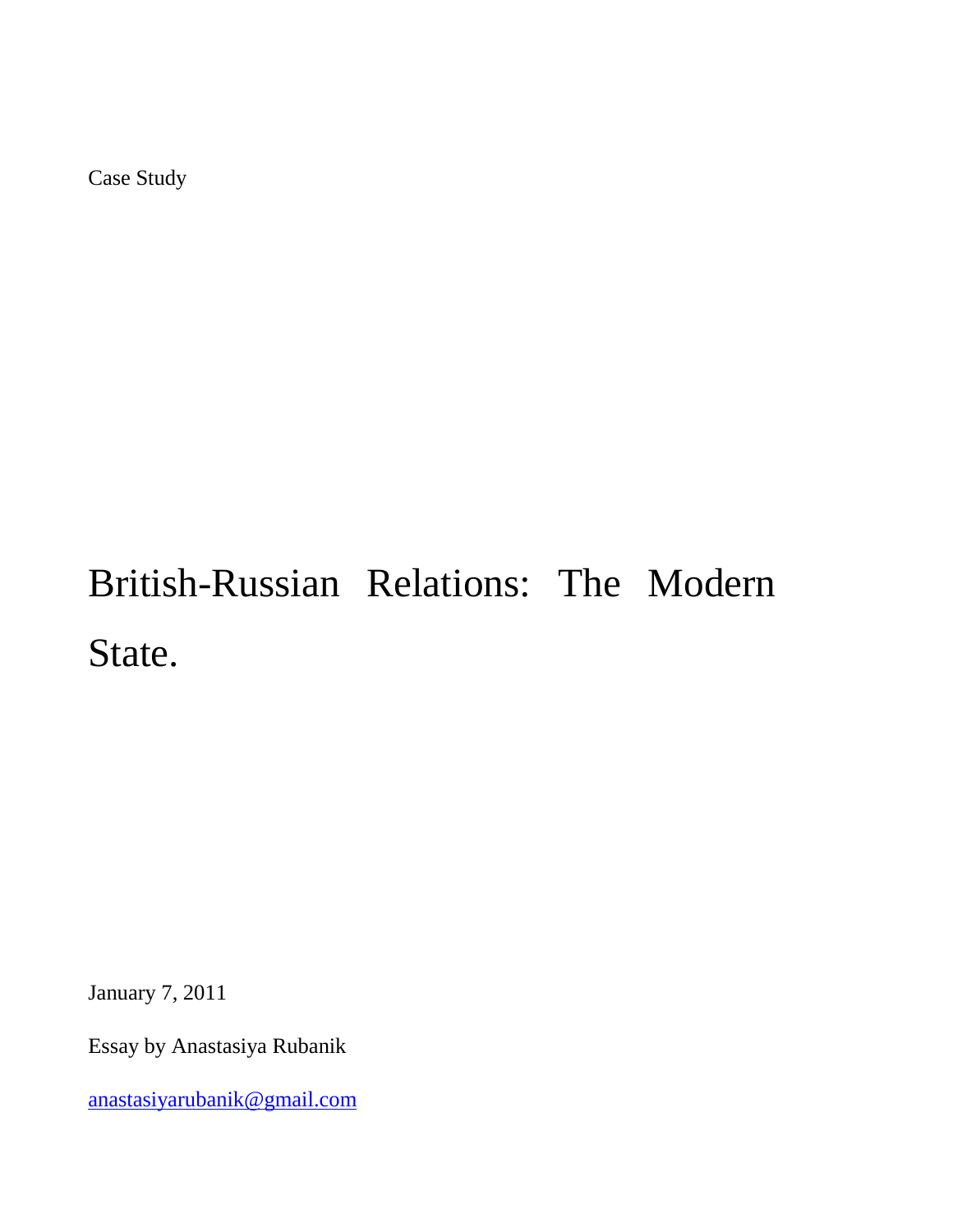## **Table of Contents**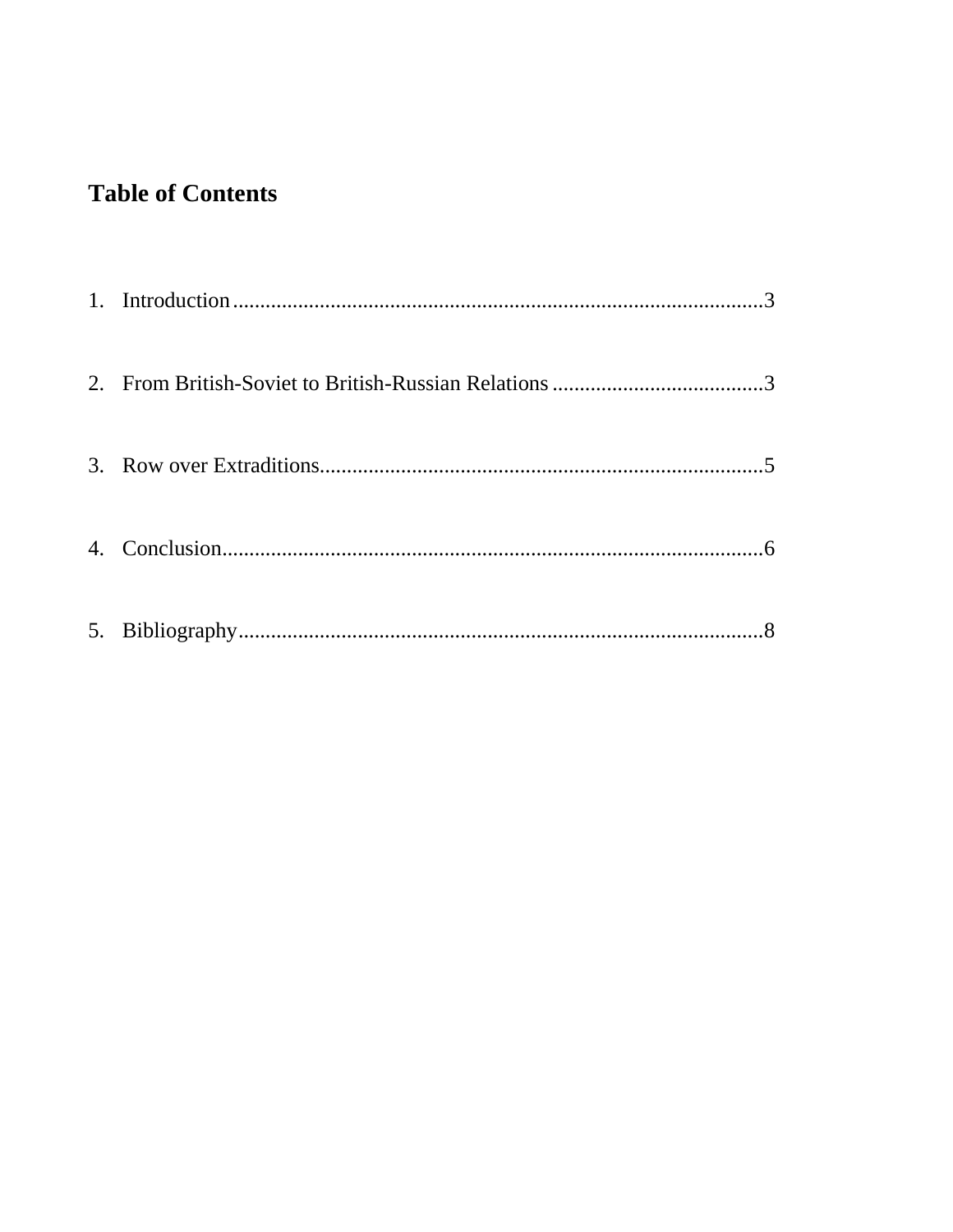#### <span id="page-2-0"></span>**1. Introduction**

The history of British-Russian relations started in 1553 when the English merchantadventurer Richard Chancellor accidently arrived at the mouth of the Northern Dvina River while looking for a passage to China. Subsequently in 1555, the Muscovy Company was established by English investors and "Englishmen began to travel to Russia in ever larger numbers, and goods began to flow between the two countries"<sup>1</sup>. Since that time however, relations between Britain and Russia have not remained static. They have experienced ups and downs, wars and alliances, disagreements and consensuses. What is the modern state of the British-Russian relations? Has there been any substantial development since the fall of the "iron curtain"? The purpose of this paper is to analyze the peculiarities of the issues in the relations between the two counties since the deterioration of the Soviet Union and, based on the ongoing diplomatic row over extraditions, to look at the grounds of existing misunderstandings.

#### <span id="page-2-1"></span>**2. From British-Soviet to British-Russian Relations**

In the early and mid 1980s, the then British Prime Minister Margaret Thatcher pursued a strong anti-communist policy. The relations between the Soviet Union and Britain didn"t become warmer until Mikhail Gorbachev came to power and declared his ambitions regarding Perestroika to the world. During her visit to Soviet Russia in late March and early April 1987, Mrs. Thatcher spoke in favour of Gorbachev"s reforms and urged him to provide more evidence about the change of the Soviet foreign policy towards the Western World<sup>2</sup>. She went even further by referring to Mr. Gorbachev as the one person who she could do business with, strong words that boosted his image as a reliable politician<sup>3</sup>. The objectives of the new relations between the Soviet Union and the West were not to be fully

 $\overline{a}$ 

<sup>1</sup> Marshall T. Poe. *A People born to slavery: Russia in early modern European ethnography, 1476-1748*. (New York: Cornell University Press, 2000), p.128.

<sup>2</sup> Archie Brown. *The Gorbachev Factor.* (Oxford: University Press, 1997), p.117.

<sup>&</sup>lt;sup>3</sup> Robert H. Donaldson, Joseph L. Nogee. The Foreign Policy of Russia: changing systems, enduring interests. Third Edition. (New York: M.E. Sharpe, Inc, 2005), p. 271.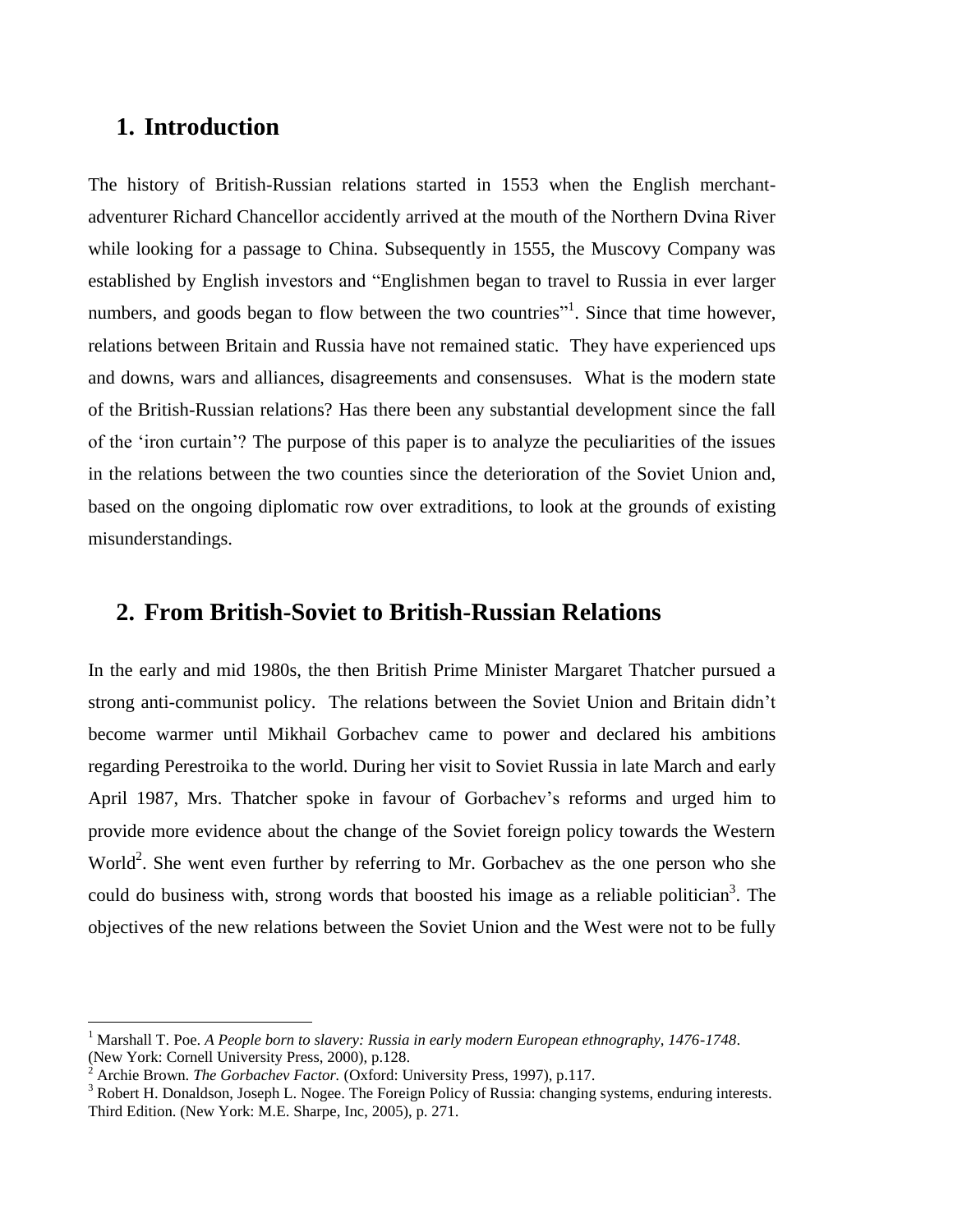reached however due to the collapse of the Soviet Union in 1991 when relations with the new Russian Federation needed to be established instead<sup>4</sup>.

The first Russian President, Boris Yeltsin went further than Gorbachev in warming relations with Britain. He initiated the treaty on "The Principles of Relations" with the United Kingdom, which was signed in November, 1992 and appeared to be the first treaty of its kind between the two countries since  $1766^5$ . Besides providing evidence of the beginning of a new chapter in relations with Britain in writing, Mr. Yeltsin pursued certain actions to prove his respect for Russia"s new friends. Since the British and the Russian royal families were related, the subject of the assassination of Tsar Nicolas II and his family in Yekaterinburg in 1918 created a significant degree of tension in the relations between the two countries<sup>6</sup>. The royal visit of Queen Elizabeth II following Yeltsin's order to demolish the Ipatiev"s house where the tsarist royal family was murdered however, proved to be rather effective in resolving this sensitive issue. Furthermore, during his first official visit to London in 1992, Mr. Yeltsin was the first Russian leader to visit the London Stock Exchange instead of Karl Marx's tomb<sup>7</sup>. The then British Prime Minister John Major declared that President Yeltsin had made a very good impression on him and, as an outcome of the meeting between the two leaders, Britain agreed to increase financial aid to Russia. During his second visit to Britain later the same year, Mr. Yeltsin signed a bilateral treaty, an economic agreement, and was given the possibility to address Parliament. Moreover, in 1994 there was an exchange visit between Major and Yeltsin. Not even the change of the British Government in 1997 altered the improvement of British- Russian relations. During his journey to Russia in October 1997, Tony Blair focused on the importance of economic cooperation between the two countries since. At that time, Britain was second only to Germany among foreign investors into the Russian economy<sup>8</sup>.

 $\overline{a}$ 

<sup>4</sup> Andrew Langley. *The Collapse of the Soviet Union: the End of an Empire*. (Minneapolis: Compass Point Books, 2007), p. 98.

<sup>5</sup> Stephen White. *Russia's New Politics: The Management of a Postcommunist Society*. (Cambridge: Cambridge University Press, 2000), p. 222

<sup>6</sup> Shirley Elson Roessler and Reny Miklos. *Europe 1715-1919: from Enlightenment to the World War.* (Oxford: Rowman and Littlefield Publishers, Inc, 2003), p. 237. 7 Ibid.

<sup>8</sup> Donaldson and Nogee, p. 271.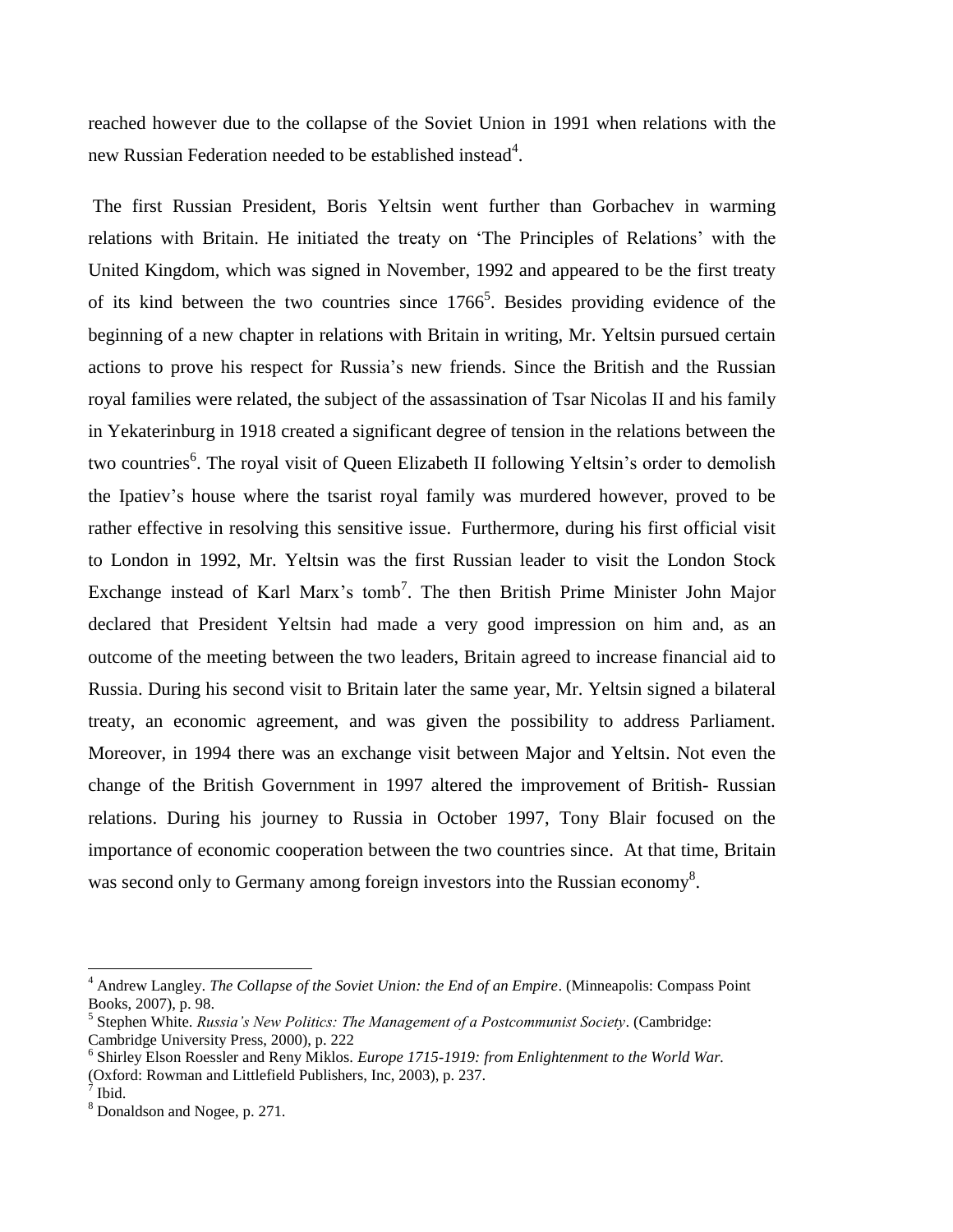#### <span id="page-4-0"></span>**3. Row over Extraditions**

The Relations between Britain and Russia cooled significantly when Vladimir Putin became President in  $2000^9$ . Under the rule of Yeltsin, there was a number of so-called "oligarchs" who rose to substantial power and wealth and thus were considered a threat to the policy of the new Government. Boris Berezovsky was exactly one of those "oligarchs", who went into exile in the UK in 2000 after facing politically-motivated convictions in Russia<sup>10</sup>. In 2003, Russia sought to get Mr. Berezovsky extradited from Britain so that he could be charged and face trial, but UK authorities granted Mr. Berezovsky "political asylum on the grounds that the charges against him were politically motivated"<sup>11</sup>. In 2007, at the London Hilton there was an assassination attempt on Mr. Berezovsky. He accused the Russian Government and President Putin himself of making an attempt on his life, setting off a high-profile discussion between the authorities of both countries<sup>12</sup>.

Mr Berezovsky proved to be the first of many unsuccessful extradition inquiries stemming from both Britain and Russia. Another such case is that of Akhmet Zakayev, an official representative of the former Chechen separatist movement president, Aslan Maschadov. Mr. Zakayev is to face criminal and terrorist charges in Russia. In 2003 however, a UK court rejected a request to extradite him. Mr. Zakayev was also granted political asylum which created quite a significant strain in British-Russian relations. Representatives of the Russian Government accused officials in London of employing double standards when addressing terrorist issues $^{13}$ .

Next, the recent extradition case involving Yevgeny Chichvarkin, the co-founder and former CEO of Russia"s biggest mobile company, Euroset, might cause further strain in British-Russian relations. In Russia, Mr. Chichvarkin was accused of kidnapping an employee and blackmailing. He managed to flee the country however and successfully reached the UK in December 2008. In June 2009, the Russian Prosecutor"s General Office

 $\overline{\phantom{a}}$ 

<sup>9</sup> Alex Pravda, ed. *Leading Russia- Putin in perspective: essay in honour of Archie Brown*. (Oxford: Oxford University Press, 2005), p. 106.

<sup>10</sup> House of Commons. *Global Security: Russia. Second Report of Sessions 2008-2009*. (London, Foreign Affairs Committee, 2009), pp.45-46.

 $11$  Ibid.

 $12$  Ibid.

 $13$  Ibid, p.45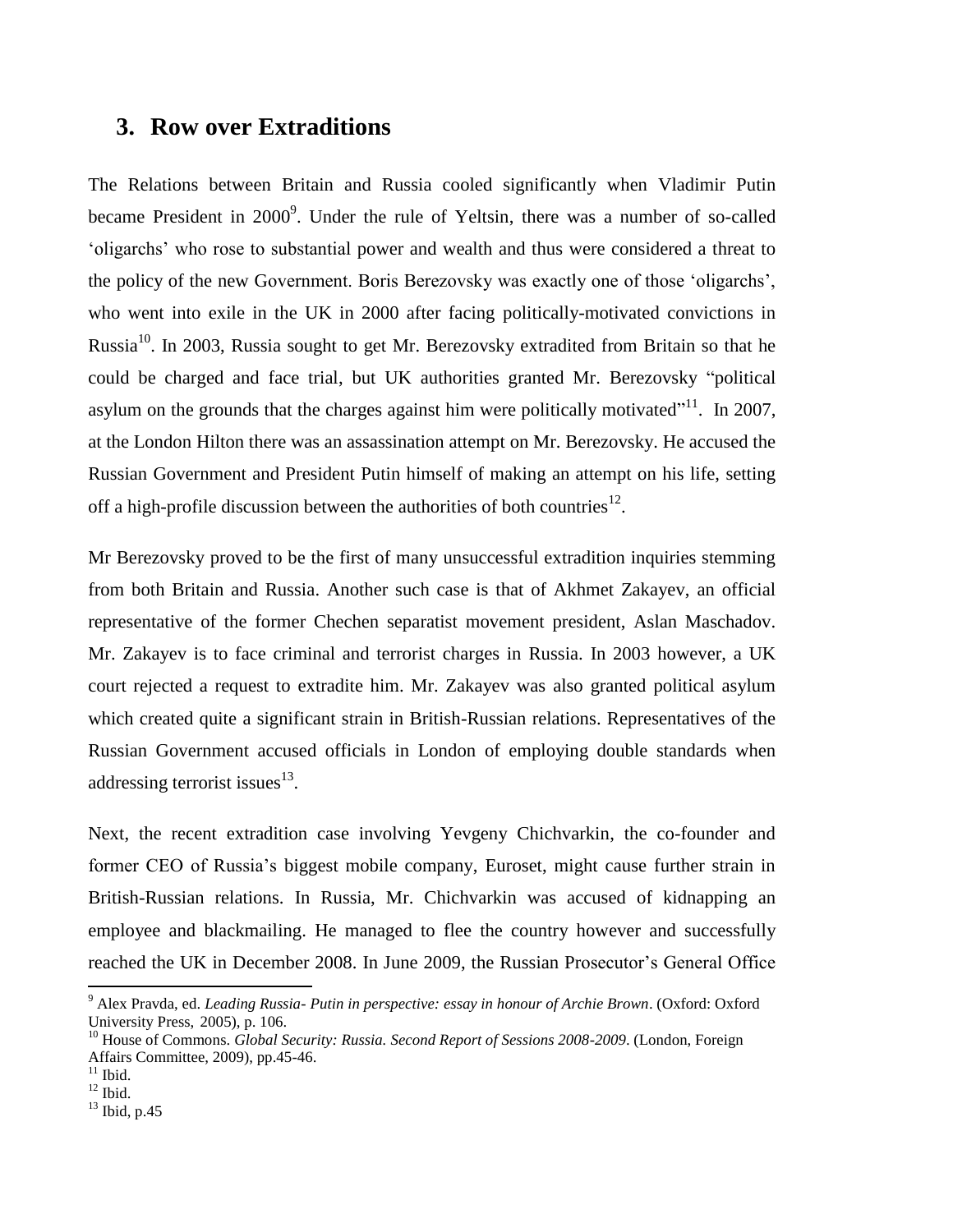issued a request for his extradition, but Britain did not rush to satisfy the inquiry. Mr. Chichvarkin is now awaiting a UK court decision on the call for his extradition and on July  $21<sup>st</sup>$  of this year, the hearing was postponed until September 13, 2010<sup>14</sup>.

It is not only Russia that is failing to succeed in the diplomatic row over extraditions however. Another controversial case serving to cool down relations between Britain and Russia is the case of Alexander Litvinenko, a former agent of KGB and its successor, the Federal Security Service (FSB). Mr. Litvinenko fled to the UK in 1998 after publicly announcing he was ordered to kill Mr. Berezovsky and being charged for attempting to do so afterwards. In 2006, Mr. Litvinenko- already a UK citizen- died in London"s hospital from poisoning. The investigation brought Scotland Yard to Moscow, to Andrey Lugovoy, a former FSB agent. The official request to extradite Mr. Lugovoy to the UK to face a fair trial was rejected on the grounds that the Russian Constitution does not permit the extradition of its citizens. The then UK Foreign Secretary David Miliband called Russia"s position "extremely disappointing" and expressed his concerns about the cooperation between the two countries $^{15}$ .

#### <span id="page-5-0"></span>**4. Conclusion**

Relations between the UK and Russia from the dwindling years of the Soviet Union to the present continue to fluctuate. . There is no strong anti-Russian position within the UK government comparable with Mrs. Thatcher"s anti-communist policies. Both the last leader of the Soviet Union, Mikhail Gorbachev, and the first president of the Russian Federation, Boris Yeltsin, sought to establish a strong and reliable friendship with Britain. However, the change of Government in Russia in 2000 along with the beginning of the so-called "Putin-Era" brought significant changes to the country"s foreign policies. The list of candidates for extradition started with the Russian oligarch Boris Berezovsky in the early 2000s and continues to grow, remaining a significant issue creating strains in British-Russian relations. Diplomatic rows over extraditions do not stop businesses between the

 $\overline{\phantom{a}}$ 

<sup>14</sup> *London court adjourns Chichvarkin extradition hearing until September.* RIANovosti August 2, 2010 [\(http://en.rian.ru/world/20100802/160039831.html](http://en.rian.ru/world/20100802/160039831.html) last accessed August 9, 2010)

 $15$  HC, pp. 47-50.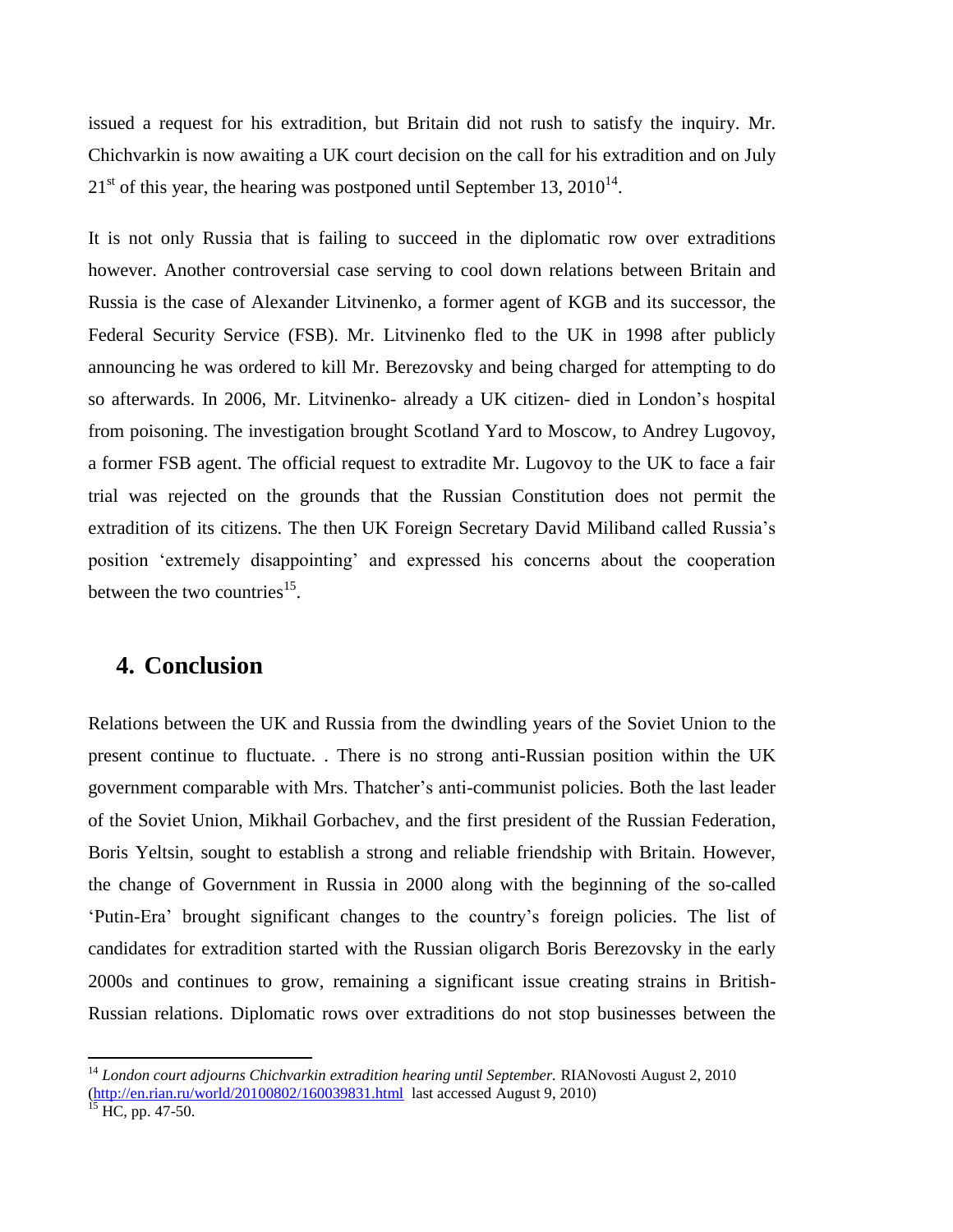two countries however, as Britain continues to be a reliable and highly desired partner for Russian businessmen. Russia in its turn has many resources to offer and investment continues to be both successful and beneficial for both parties. Since businesses are involved, the governments of both the UK and Russia cannot afford to apply any harsh measures in order to achieve their ambitious extradition goals.